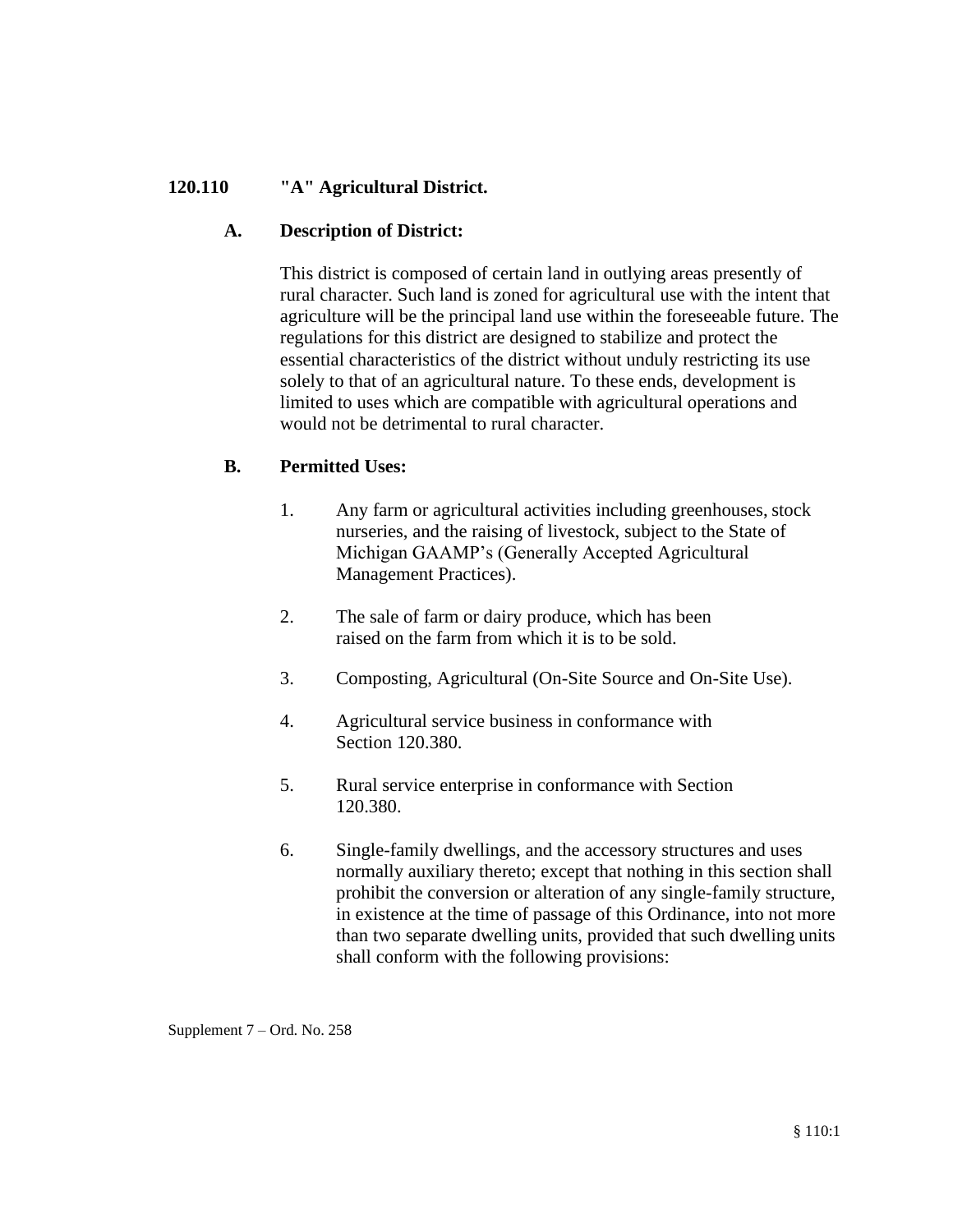- a. That there shall be no change or alteration of the exterior of the dwelling to change its appearance from that of a single dwelling unit.
- b. Any single-family dwelling converted under the provisions of this section shall be required to have within the enclosed walls of the original structure a total of not less than 1440 square feet of habitable floor area for two dwelling units.
- c. There shall be a minimum habitable floor area of 720 square feet for each separate dwelling unit within any single-family structure which has been converted to house two families.
- d. The provisions of this section shall apply only to the conversion of single-family dwellings and shall not be construed to permit the construction of two-family dwellings.
- 7. Home occupations when in accordance with Section 120.340.
- 8. Signs when in accordance with the provisions of Section 120.320.
- 9. Accessory uses or buildings, when in accordance with the provisions of Section 120.410.
- 10. Essential services.
- 11. State licensed residential facility, which provides resident services for six (6) or less persons under 24-hour supervision or care.
- 12. A family day care home licensed or registered pursuant to Act No. 116 of the Public Acts of 1973, as amended, where (1) it is conducted in the bona fide private residence of the operator of the family day care home; and (2) it is conducted in accord with the requirements of Act No. 116 of the Public Acts of 1973, as amended, and the rules promulgated pursuant to said Act.
- 13. Private Solar Energy Systems when in accordance with Section 120.470.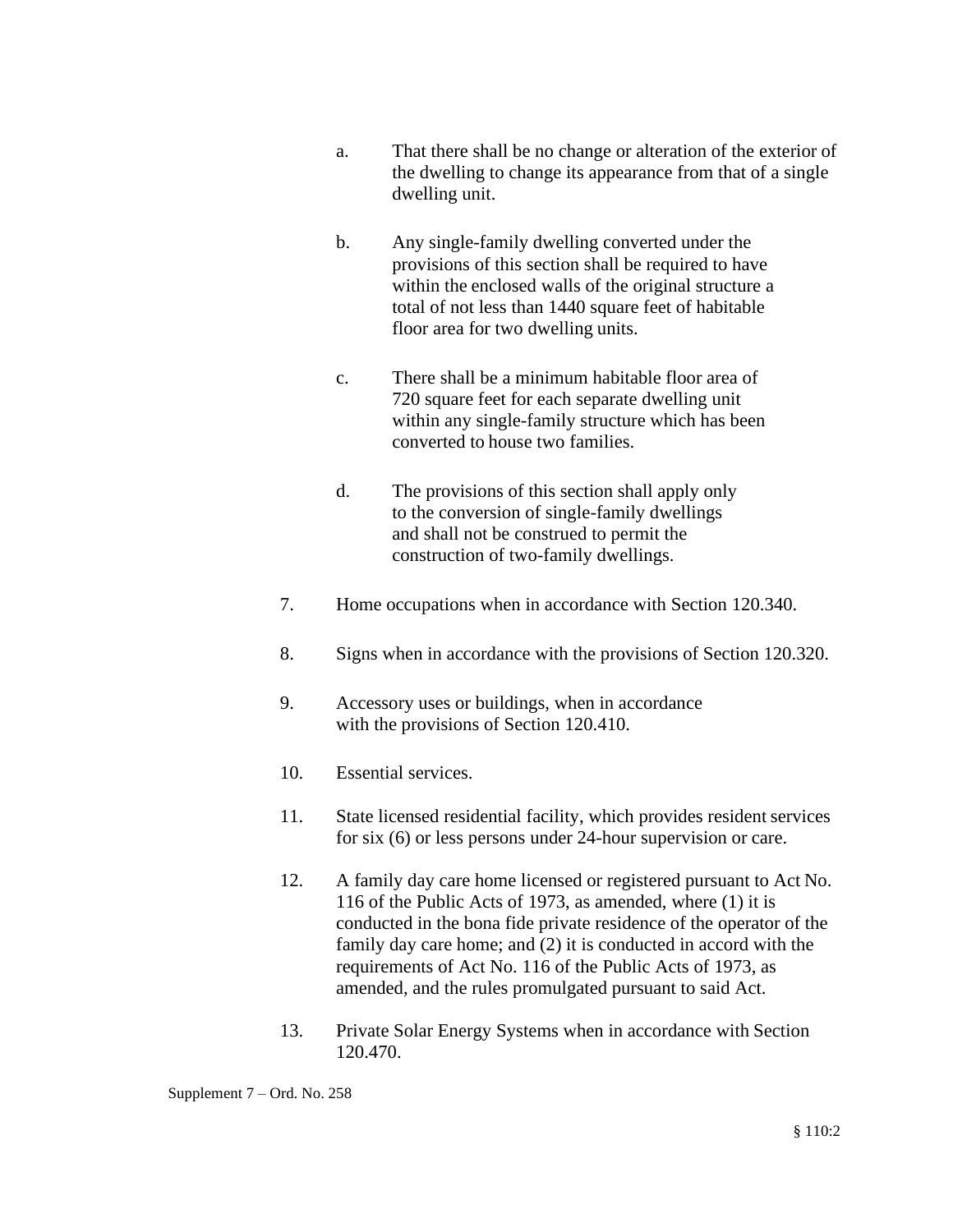### **C. Special Exception Uses:**

All Special Exception Uses are subject to the provisions of Section 120.420.

- 1. Churches (2, 5b), cemeteries (2, 3, 5a) excluding crematories, and public and private schools (2, 5b).
- 2. Charitable and philanthropic institutions (1, 4, 5c).
- 3. Private clubs, fraternities, lodges, excepting those the chief activity of which is a service customarily carried on as a business (1, 4, 5b), subject to the following conditions and limitations:
	- a. No goods may be sold on the premises except for incidental transfers between members.
	- b. No activities may be conducted upon the premises which would constitute a nuisance to adjoining residences by reason of noise, smoke, odor, electrical disturbance, night lighting or the creation of a heavy volume of vehicular traffic to the premises. Noise, smoke, odor, electrical disturbances or night lighting shall not be discernible beyond the boundaries of the property upon which the private club is located.
	- c. Adequate off-street parking must be provided to insure sufficient parking space to meet the reasonably foreseeable demands upon the private club facilities.
	- d. All buildings constructed as part of the private club facilities must be of a design which will be compatible with the buildings in the adjoining neighborhood.
- 4. Public utility buildings and structures necessary for the service of the community  $(1, 4, 5a, 9)$ , except that:
	- a. There is no zoning restriction for utilities to be located in public streets or public rights-of-way.
	- b. Public utility activities of an industrial character such as repair and maintenance yards, storage facilities or activities which generate electronic interference are prohibited.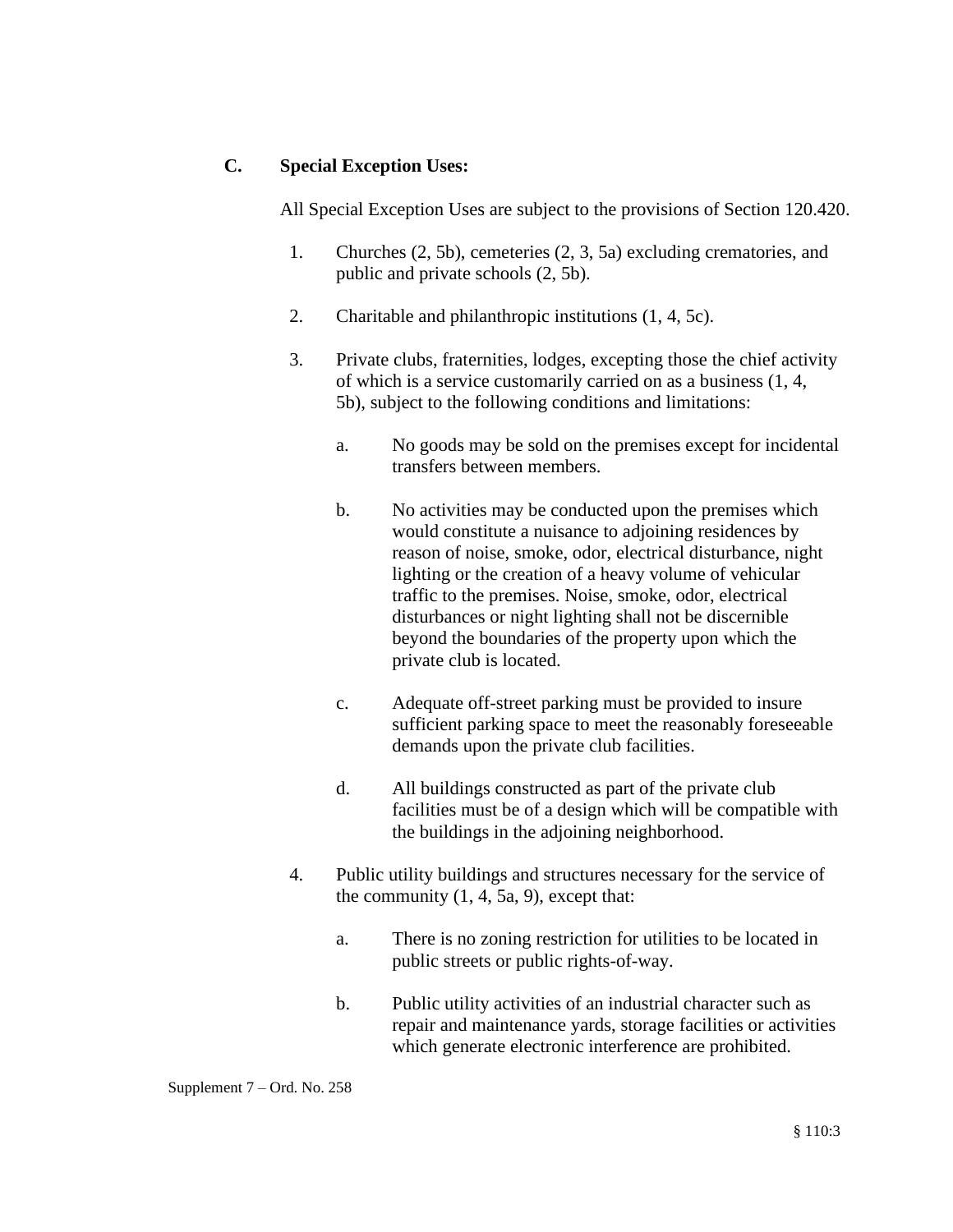- 5. Riding stables (2, 4, 5f) under the following conditions:
	- a. The minimum lot, parcel or building site area for any one riding stable shall comprise at least forty (40) acres.
	- b. The use shall have frontage on an existing or officially proposed public road.
	- c. The use shall have off-street parking facilities to satisfy peak parking needs.
	- d. Buildings shall have a front line setback of 100 feet and a side and rear line setback of 300 feet where the lot, parcel or building site on which the building is located is adjacent to any residential property.
	- e. A minimum of at least one and one-half acres for each horse.
- 6. Mining, excavation and/or removal, by transporting same off the premises, of earth or any earth minerals (including gravel) exceeding 250 cubic yards in amount, when such removal is not incident to the construction of buildings or structures on said premises and temporary on-site processing of such earth or earth minerals. The following provisions are applicable to such a use:
	- a. Submission of Operational and Reclamation Plans:
		- (1) When making application for a Special Exception Use Permit, the applicant must submit a detailed plan of operation and a plan for reclamation of the premises for which the permit is sought. The plan of operation must disclose compliance with all of the provisions of the within Ordinance or the manner in which compliance will be secured by the applicant. Such plans shall include, among other things, the following:

Supplement 7 – Ord. No. 258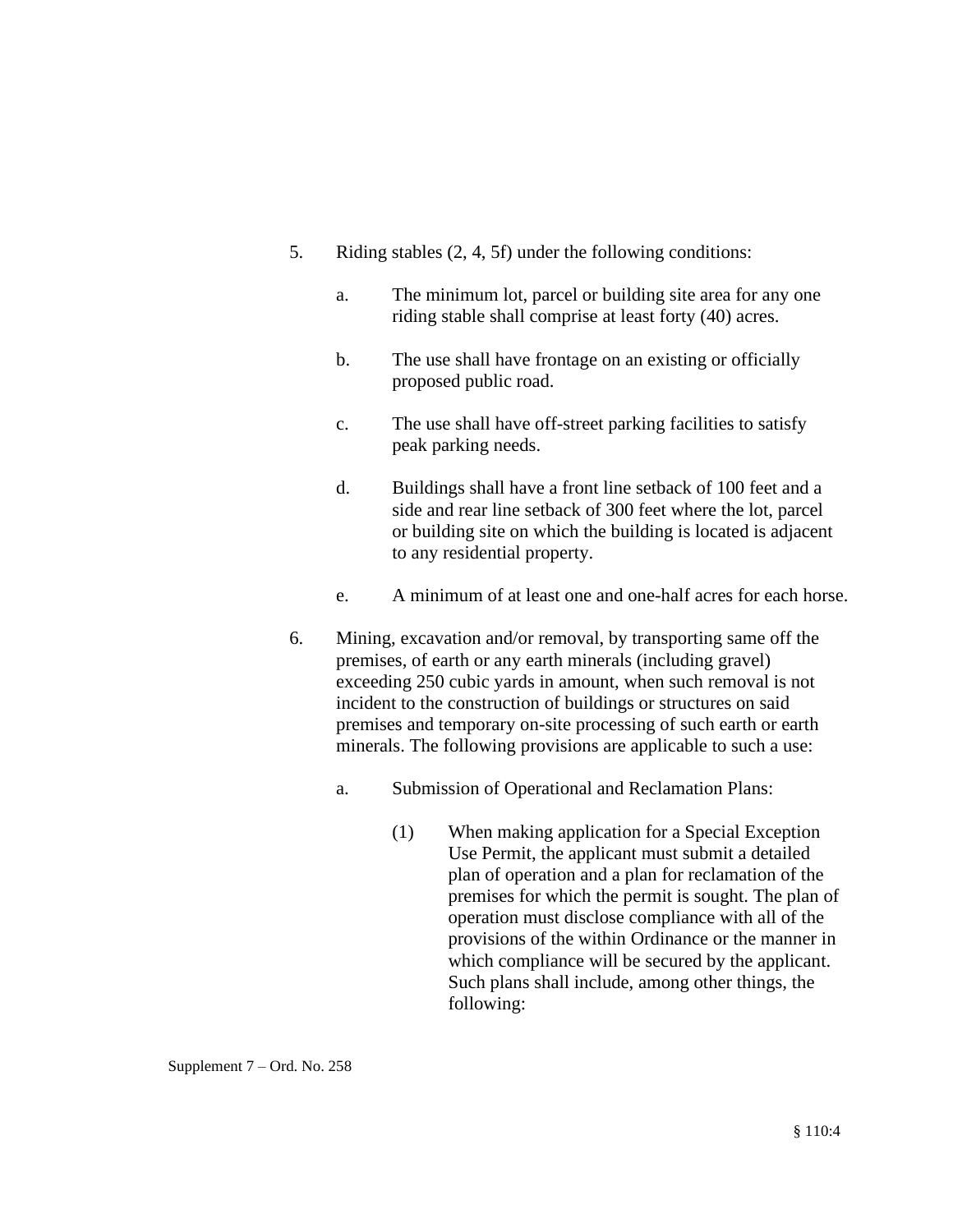- (a) A contour map of the tract of land involved in the operations, including dimensions of the same, access thereto abutting public streets, and whether or not the same are "all weather" roads, additional roads, if any, to be constructed, and the location and nature of abutting improvements on adjoining property including all structures within 250 feet of the property line.
- (b) The number of acres and the location of the same proposed to be a part of the mining operation, including all areas required for setbacks and berms. A phasing plan showing the total number of acres and those to be operated upon within the following 12 month period after commencement of operations.
- (c) The type of mining or processing proposed to be conducted and the nature or type of equipment to be used and the number of each type of equipment which is to be used.
- (d) The location of the processing equipment and the distance of any proposed excavation or mining from the boundaries of the site.
- (e) The type of soil around the perimeter of the site as shown by soil boring tests in the event excavation or activities are to be conducted closer than 150 feet from the boundaries of the site, disclosing conditions satisfactory for lateral support of adjacent premises; or in lieu thereof, the written consent of the owners of adjoining premises to mining operations closer than specified in the within Ordinance to the boundaries of the site.
- (f) Cross-section drawings showing depth of excavation in the area of operation for a 12 month period.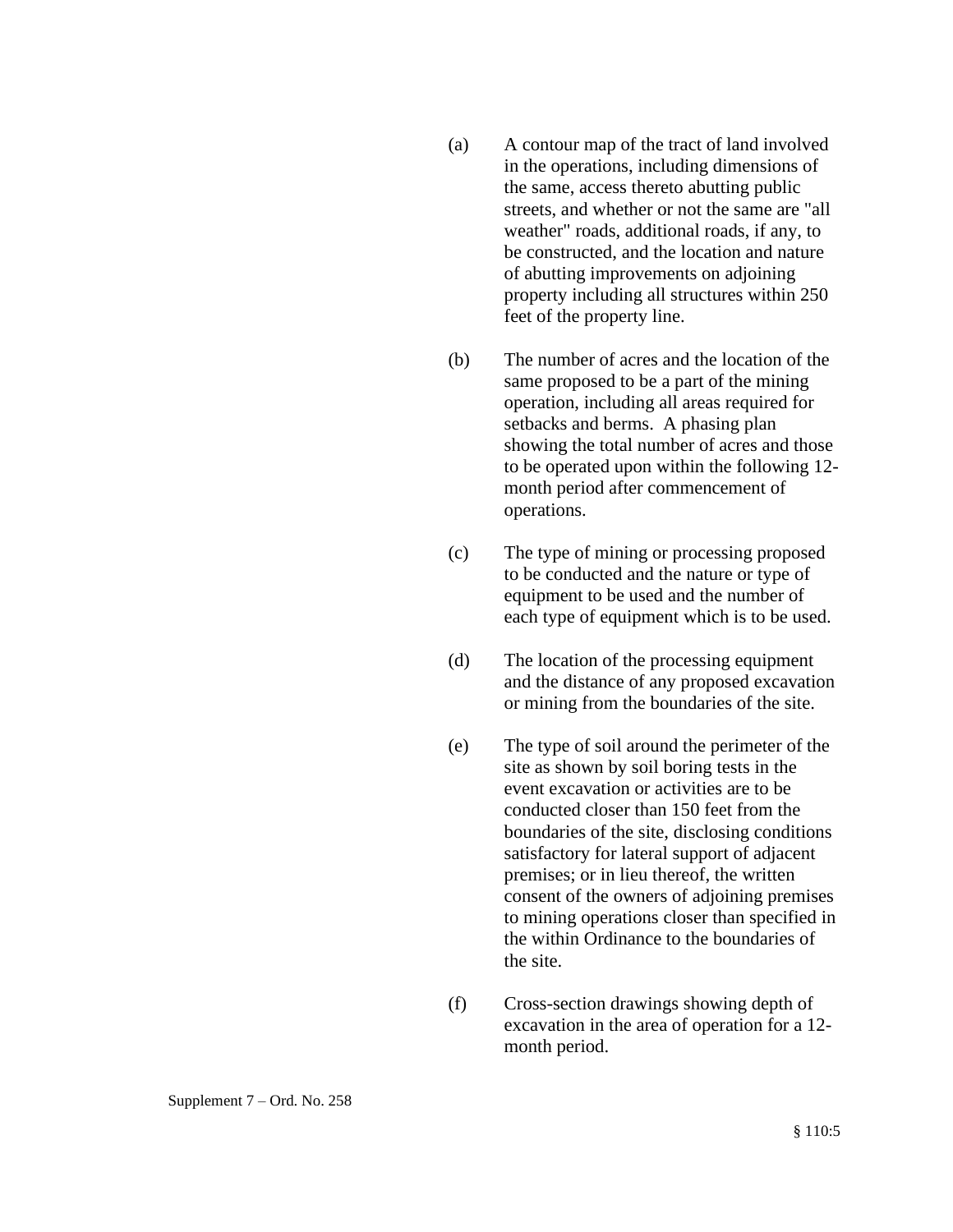(g) A map or plan disclosing the approximate condition and topography of the land following completion of the mining operations, including the proposed uses then contemplated for the land, future lakes and roads and such other matters as may evidence the bona fide nature of the reclamation and rehabilitation plans and the fact that the land will not be devastated and rendered unusable by the proposed mining activities.

#### b. Duration:

A Special Exception Use Permit granted under this provision shall be for one (1) year in duration and the same is renewable upon reapplication and compliance with the applicable special exception use provisions of the Township's Zoning Ordinance.

c. Depth of Excavation:

When considering an application for a Special Exception Use Permit, the Planning Commission shall give particular consideration to the depth of excavation and the feasibility of reclaiming the area if deep or dangerous excavations are contemplated. In this regard, the Planning Commission may condition the Special Exception Use Permit by placing limits upon the depth of excavation so that after reclamation the topography of the area in question will be harmonious with that of surrounding properties.

d. Conditions and Limitations:

The proposed use shall be subject to the following further conditions and limitations:

(1) Location: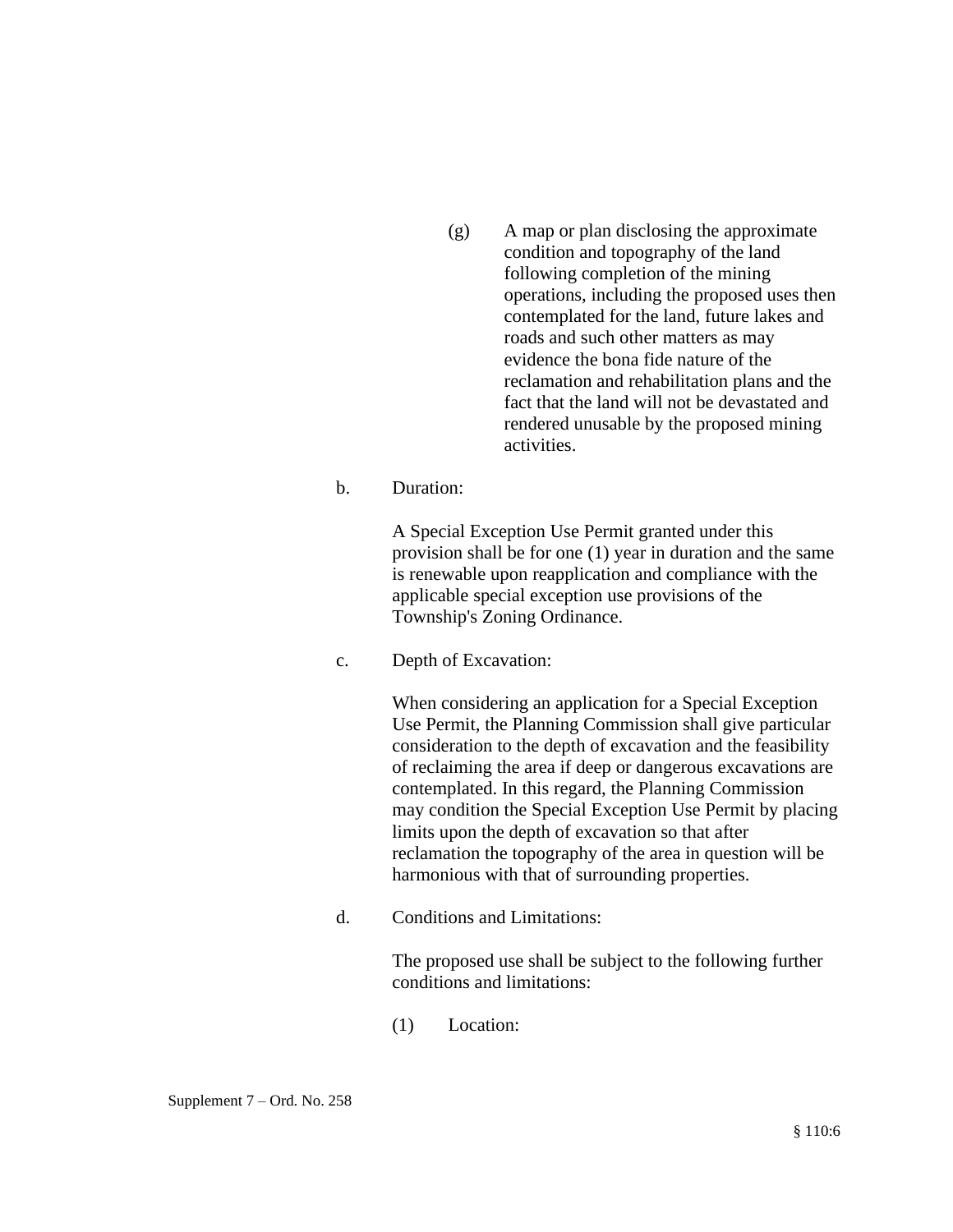- (a) All such operations shall be located on a primary road, as defined by the County of Kalamazoo, for ingress and egress thereto, or on a road which does not create traffic through an area developed primarily for residential purposes. Where necessary, the Planning Commission may require the applicant to construct and/or improve a road to accommodate the truck travel necessitated by the operations as a condition to such operations, and for the purpose of routing traffic around residential areas and preventing the breaking up of existing roads which are not "all weather" roads.
- (b) Sufficient setbacks shall be provided from all property lines and public highways to assure adequate lateral support for adjacent public and private property. No such excavation business shall be permitted closer than 150 feet to interior boundary lines of the property; provided, however, that such setback may be temporarily reduced to 50 feet if reclamation of the land is promptly effected to increase the setback to at least 150 feet in accordance with the reclamation plan approved by the Planning Commission and adequate lateral support as above set forth is at all times maintained.
- (c) No such operations shall be permitted within 150 feet of adjoining public rights-of-way except for the lowering of land adjoining said rights-of-way to the grade level of said rights-of-way. Such excavation businesses shall at no time be permitted where adequate lateral support for the maintenance of adjoining lands is not maintained.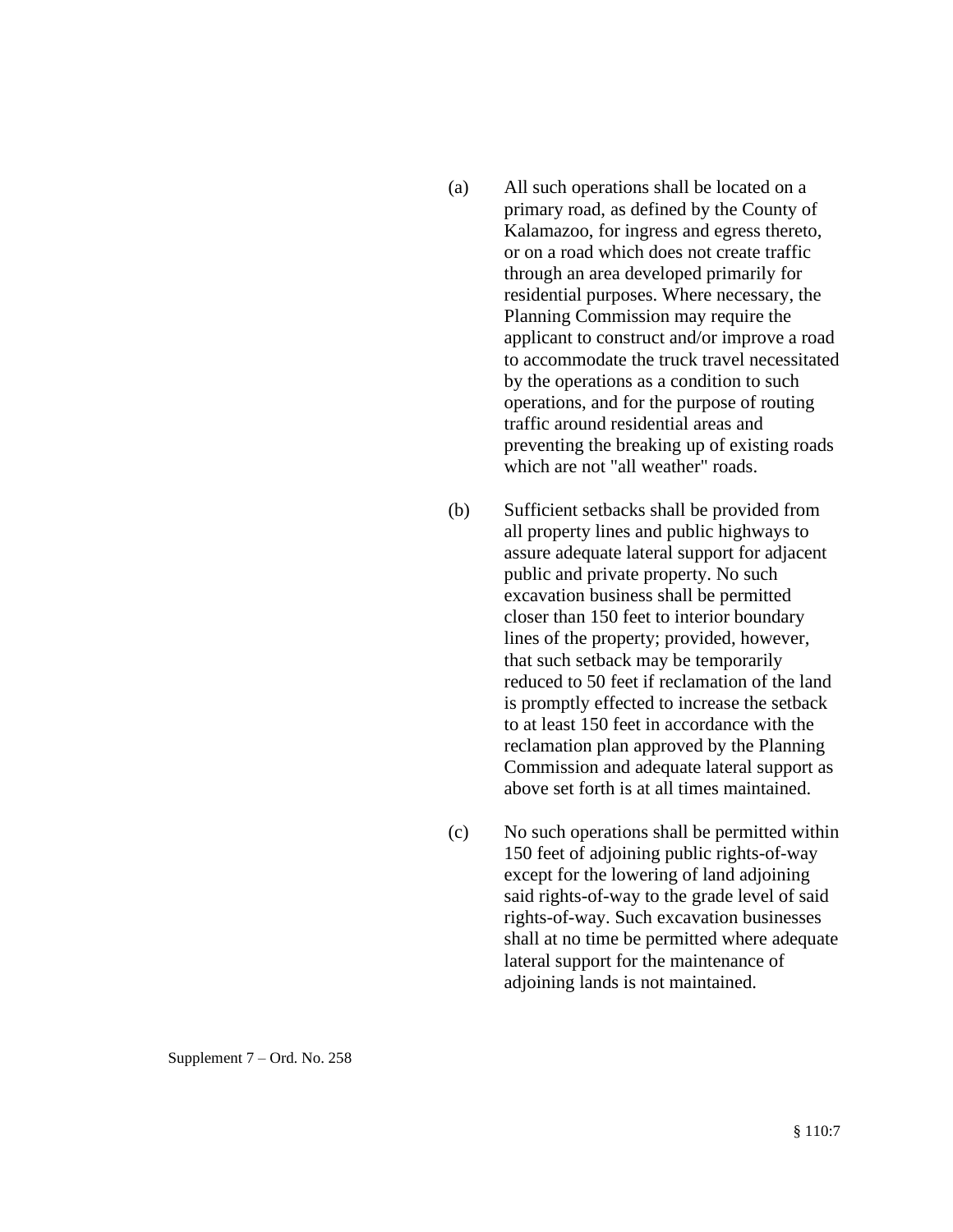- (d) When considering an application for a Special Exception Use Permit, the Planning Commission shall give particular attention to on-site processing proposed. No "permanent" on-site processing (i.e., facilities that are not readily transportable at all times) may be conducted at the site. The temporary processing plant and its accessory structures shall not be located closer than 250 feet from the interior property lines and adjoining public rights-of-way and shall not be located closer than 500 feet from any residential zoning district ("R-1" through "R-6" Districts) or any abutting residential dwelling. This temporary processing plant, where practicable, shall be located at a lower level than the surrounding terrain to lessen visual and noise impact. The height of the berms may be increased to up to ten (10) feet to assist in minimizing such negative impacts on adjoining properties. The foregoing shall not apply to the digging or excavating apparatus nor the stockpiling or loading and transportation equipment. The Planning Commission may further condition, limit or prohibit the on-site processing so as to limit interference and make the proposed use compatible with adjacent land uses.
- (e) No such operations shall be located within 100 feet of the margin of any stream or waterway unless previously approved, in writing, by the Michigan Water Resources Commission, or such other State Commission having jurisdiction thereof. No such mining operations shall interfere with the natural established flow of surface waters to the detriment or damage of adjoining public or private properties.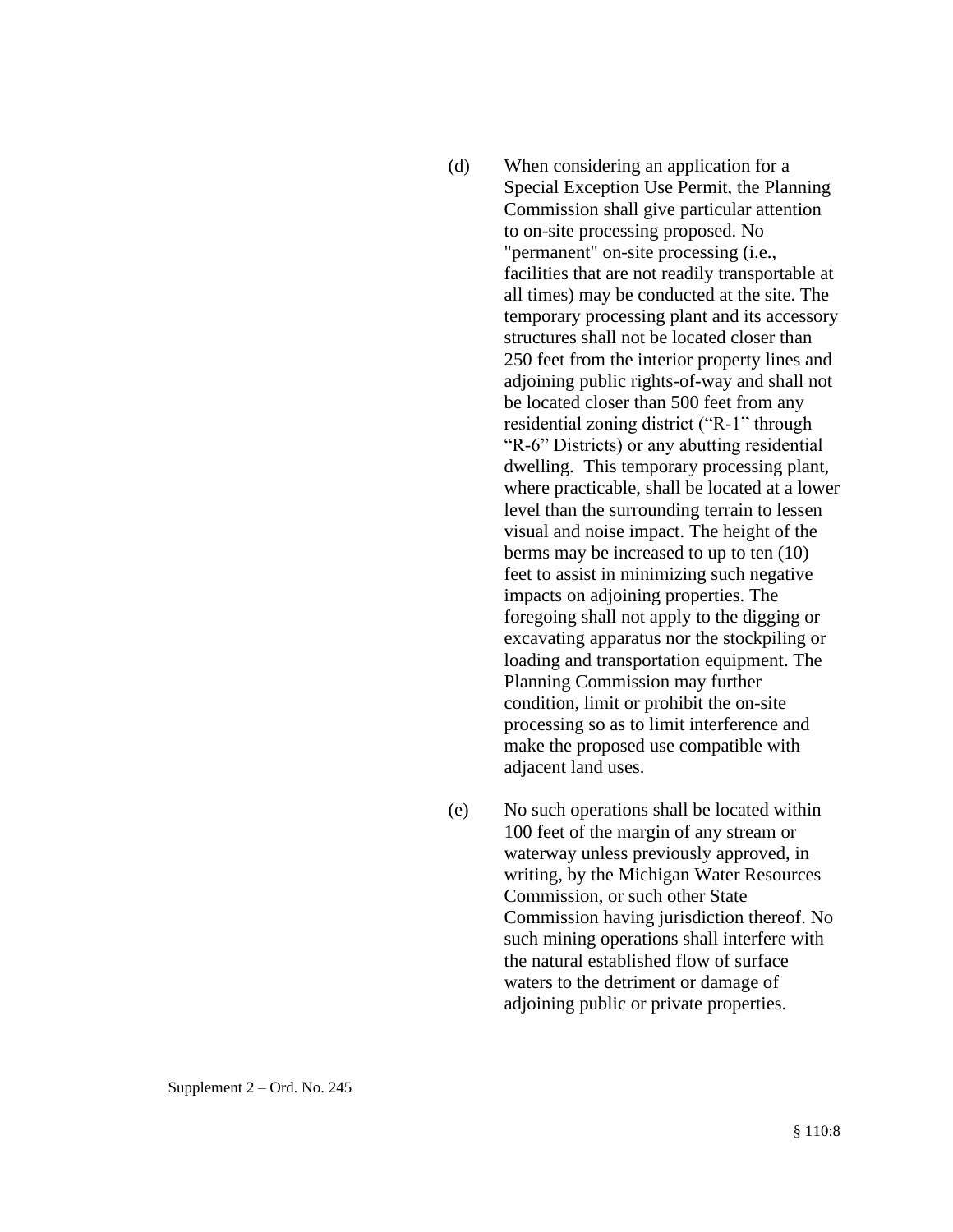- (2) Sight Barriers and Fencing:
	- (a) In order to minimize any adverse effects of the proposed use on neighboring properties and the general public, the Planning Commission may require that sight barriers [be] provided along all or any portions of the boundaries of the site which lack natural screening conditions through existing contours or evergreen growth. Such barriers must be approved by the Planning Commission and shall consist of one or more of the following:
		- i. Earth berms constructed to a height of six feet above the mean elevation of the center line of the adjacent public highway or six feet above the general level of terrain along interior property lines, as the case may be. Such berms shall have slopes that are not in excess of one foot vertical to four feet horizontal and shall be planted with grass, trees or shrubs. The Planning Commission may require that such berms include mature landscaping, with a total height of the berm and landscaping no less than ten feet, where visual or noise impacts are of greatest severity.
		- ii. Plantings of evergreen trees or shrubbery in three staggered rows parallel to the boundaries of the property, which shall be at least twoyear transplants at the time of planting and which grow to not less than six feet in height at maturity and sufficiently spaced to provide effective sight barriers when six feet in height. Trees which die must be replaced.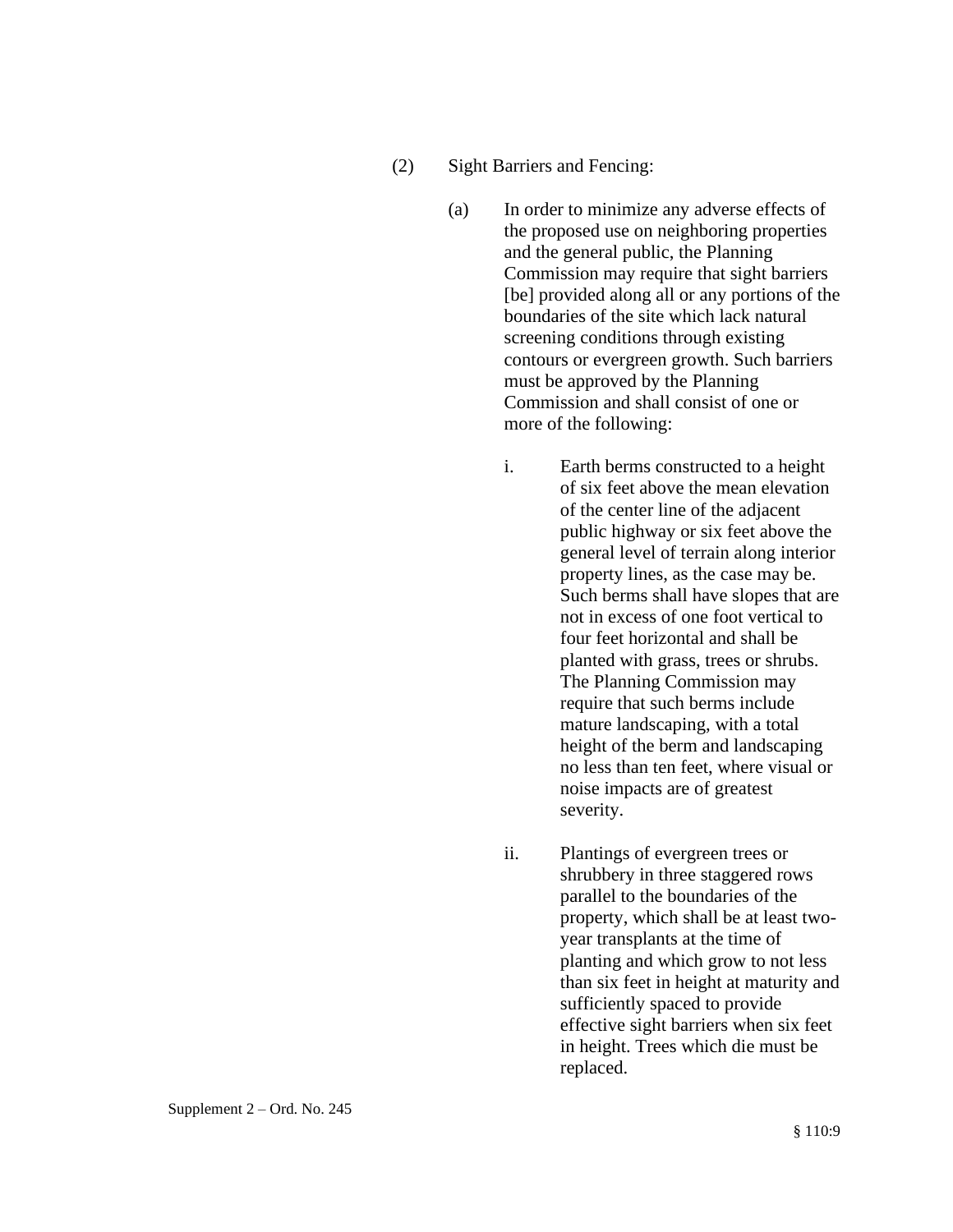- iii. Upon approval of the Planning Commission, such other forms of sight barriers as would adequately screen the site.
- (b) All dangerous excavations, pits, pond areas, banks or slopes shall be fenced and posted with signs around the perimeters thereof and maintained to prevent injury to children and others, and such areas shall be eliminated as expeditiously as possible.

#### (3) Nuisance Abatement:

- (a) Noise and vibration shall be minimized in their effect upon adjacent properties by the utilization of modern equipment designed to accomplish such minimization and by the proper use of berms, walls and natural planting screens. All equipment shall be maintained and operated in such a manner as to eliminate, as far as practicable, excessive noise and vibrations which are not necessary in the operation of such equipment. The applicant shall provide a noise study, identifying base readings prior to operation and proposed noise levels from such operation.
- (b) Air pollution in the form of dust and dirt shall also be kept to a minimum by the use of modern equipment and methods of operation designed to avoid any excessive dust or dirt or other air pollution injurious or substantially annoying to adjoining property owners. Interior and adjoining roads used in the operations shall have their surface treated to minimize any such nuisance. The applicant shall provide an air quality study, identifying the type and intensity of particulate matter proposed to be released into the air during mining operations.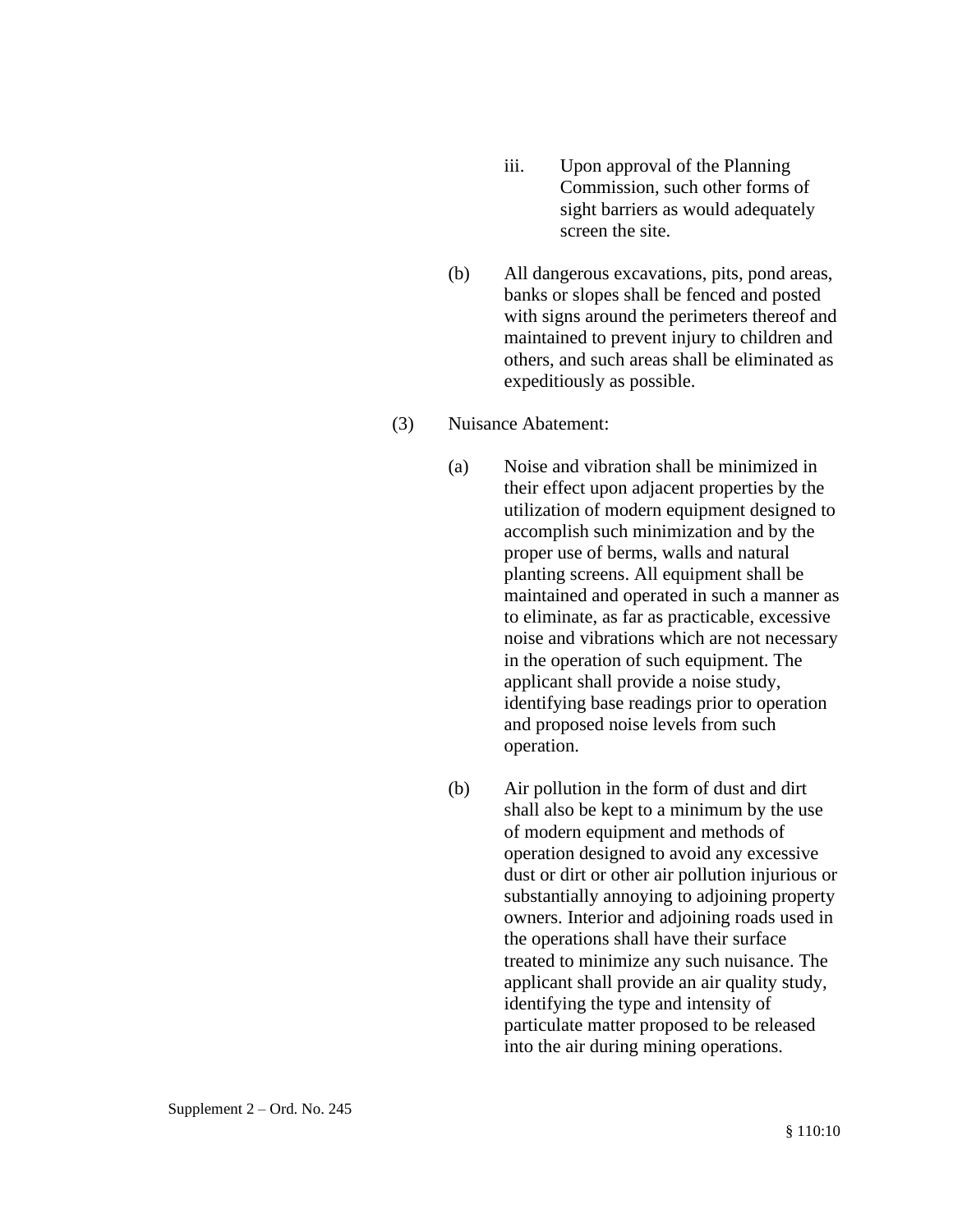- (c) Hours and/or days of operation may be restricted by the Planning Commission as is deemed necessary to minimize the adverse effects of the use upon neighboring properties and the general public. Such hours shall be posted at the site and management shall direct users to not arrive at the site prior to the commencement of such hours.
- (d) Lighting shall be permitted for safety or security purposes provided that it in no way creates a nuisance onto adjoining properties.
- (4) Reclamation of Mined Areas:
	- (a) A complete reclamation plan shall be submitted, indicating both the proposed use and final condition of the site following the termination of all mining activity. If the mining operation is done in phases, reclamation plans for each phase shall be provided. Reclamation and rehabilitation of mined areas shall be accomplished as soon as practicable following the mining or excavation of an area. Where possible, such rehabilitation and reclamation shall be accomplished concurrently with the mining or excavation operations. Substantial completion of reclamation and rehabilitation shall be effected within one year after termination of mining or excavation activity. Inactivity for a 12-month consecutive period shall constitute, for this purpose, termination of mining activity.
	- (b) The following standards shall control reclamation and rehabilitation: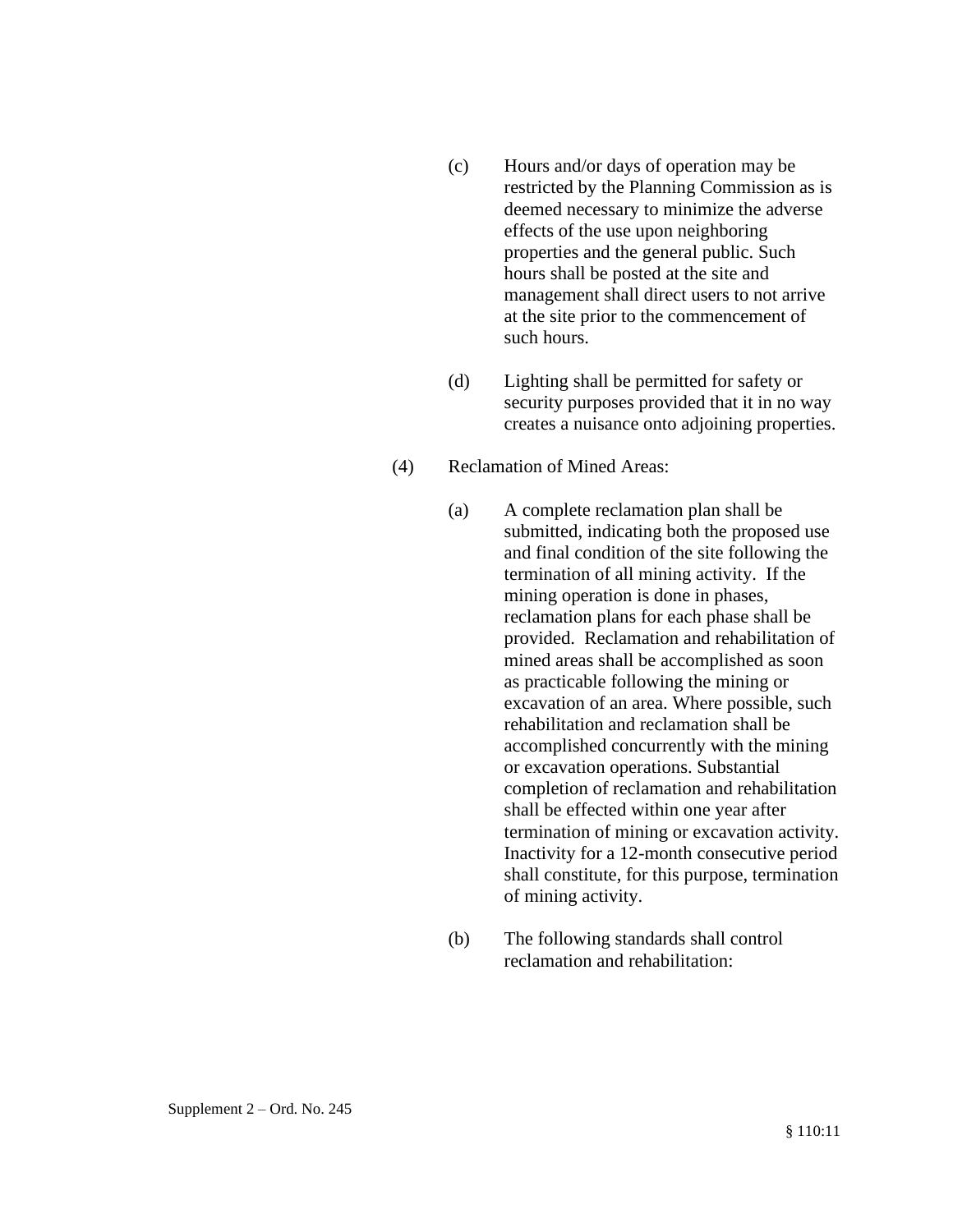- i. All excavation shall be either to a water-producing depth of not less than five (5) feet below the average summer level of water in the excavation, or shall be graded or back-filled with non-noxious, noninflammable and non-combustible solids to insure:
	- ♦ That the excavated area shall not collect stagnant water and not permit the same to remain therein; or,
	- ♦ That the surface of such area which is not permanently submerged is graded or backfilled as necessary to provide a gently rolling surface that will minimize wind and water erosion, and which will be generally compatible with the adjoining land area.
- ii. The banks of all excavations shall be sloped to the waterline in a waterproducing excavation, and to the pit floor in a dry operation, at a slope which shall not be steeper than one (1) foot vertical to four (4) feet horizontal.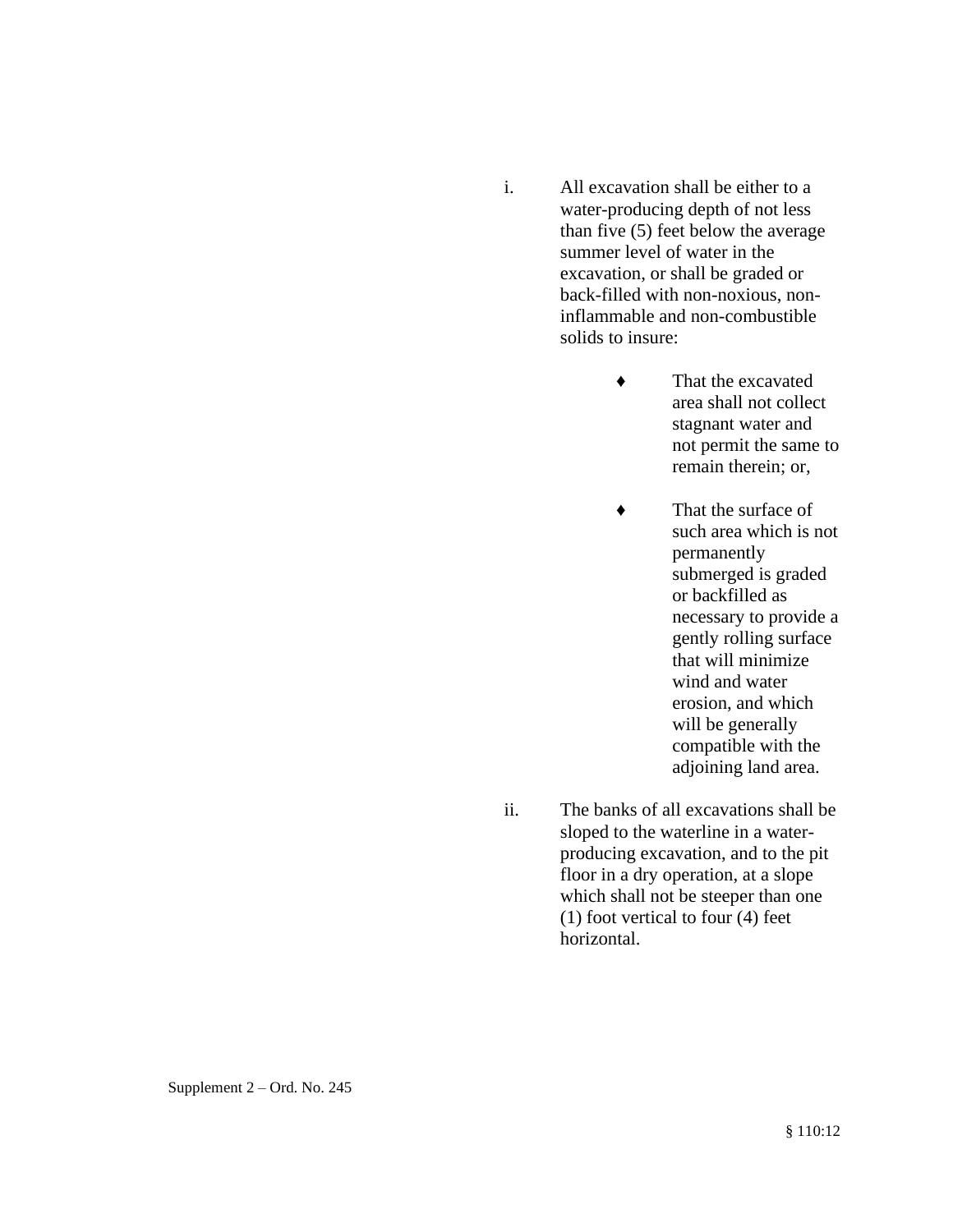- iii. Top soil of a quality equal to that occurring naturally in the area shall be replaced on excavated areas not covered by water, except where streets, beaches or other planned improvements are desired. Where used, top soil shall be applied to a minimum depth of 2 inches sufficient to support vegetation.
- iv. Vegetation shall be restored by the appropriate seeding of grasses or the planting of trees and shrubs to establish a permanent vegetative cover on the land surface and to minimize erosion.
- v. Upon cessation of mining operations by abandonment or otherwise, the operating company, within a reasonable period of time not to exceed 12 months thereafter, shall remove all plant structures, buildings, stockpiles and equipment, provided that buildings and structures which have a function under the reclamation plan and which can be lawfully used under the requirements of the zoning district in which they will be located under such plan may be retained.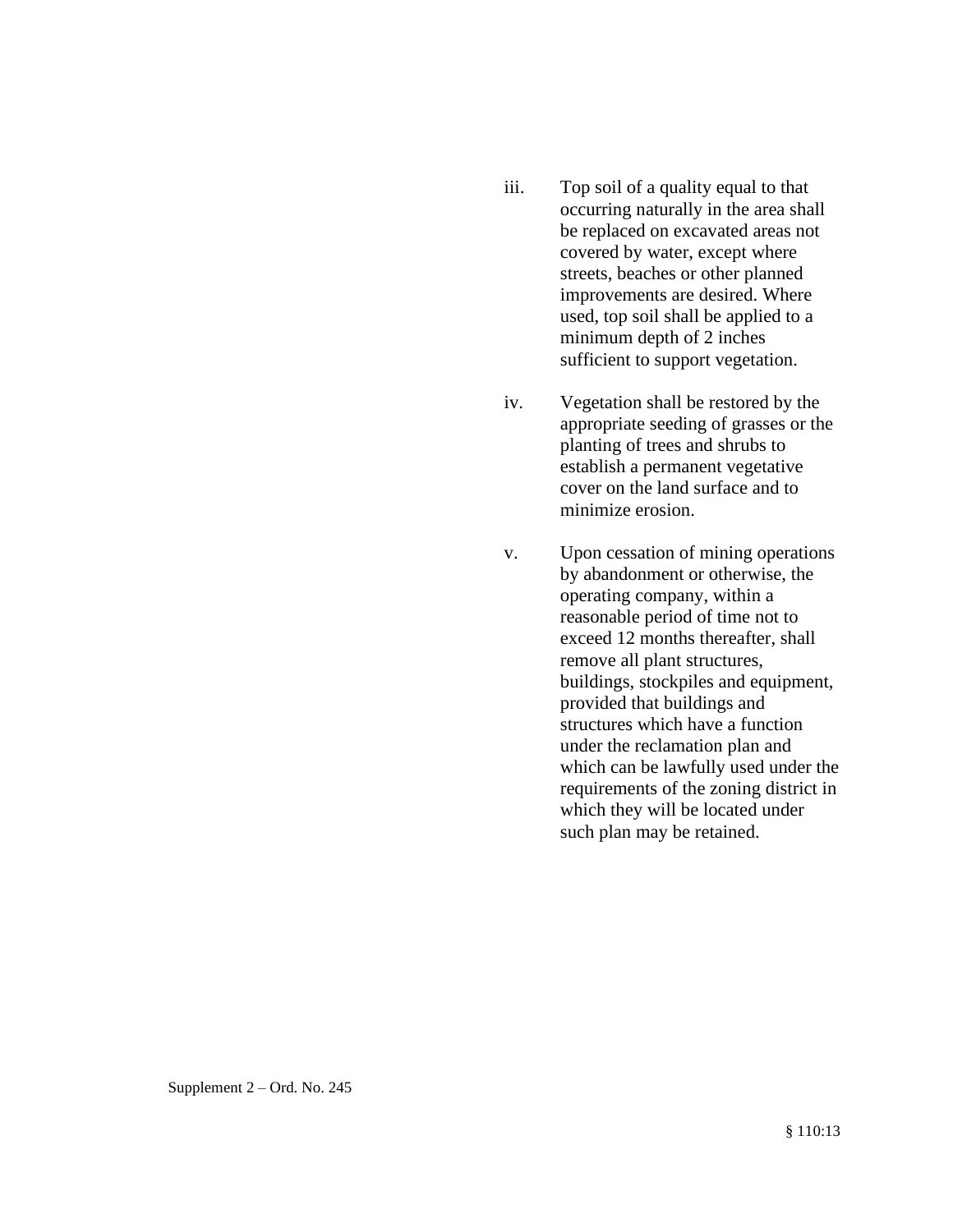(c) Financial guarantees shall be furnished the Township insuring the proper rehabilitation and reclamation of the mined and excavated areas prior to the commencement of any such mining or excavating operations. The amount of the guarantee shall be not less than \$3,000 per acre proposed to be mined or excavated in the following 12-month period and which has previously been mined or excavated during any preceding period and not reclaimed and rehabilitated in accordance with this Ordinance and the applicant's filed plan. Mined areas resulting in a water depth of 5 feet or more shall be deemed to be reclaimed areas to within 15 feet of any vertical shore line thereof and to the extent of the shore line where the same has been sloped to a grade of not more than 1 vertical to 4 horizontal, for the purpose of this financial guarantee. Such financial guarantee shall be reviewed annually, on or about the anniversary date of the excavation permit, for adjustment and compliance with the foregoing requirements by the zoning inspector of the Township or such other official as may be designated by the Township Board. Such financial guarantee may be in any one of the following forms: Cash, certified check, irrevocable bank letter of credit, or corporate surety bond of a licensed insurance company. In no event shall such financial guarantee be less than \$5,000 in amount.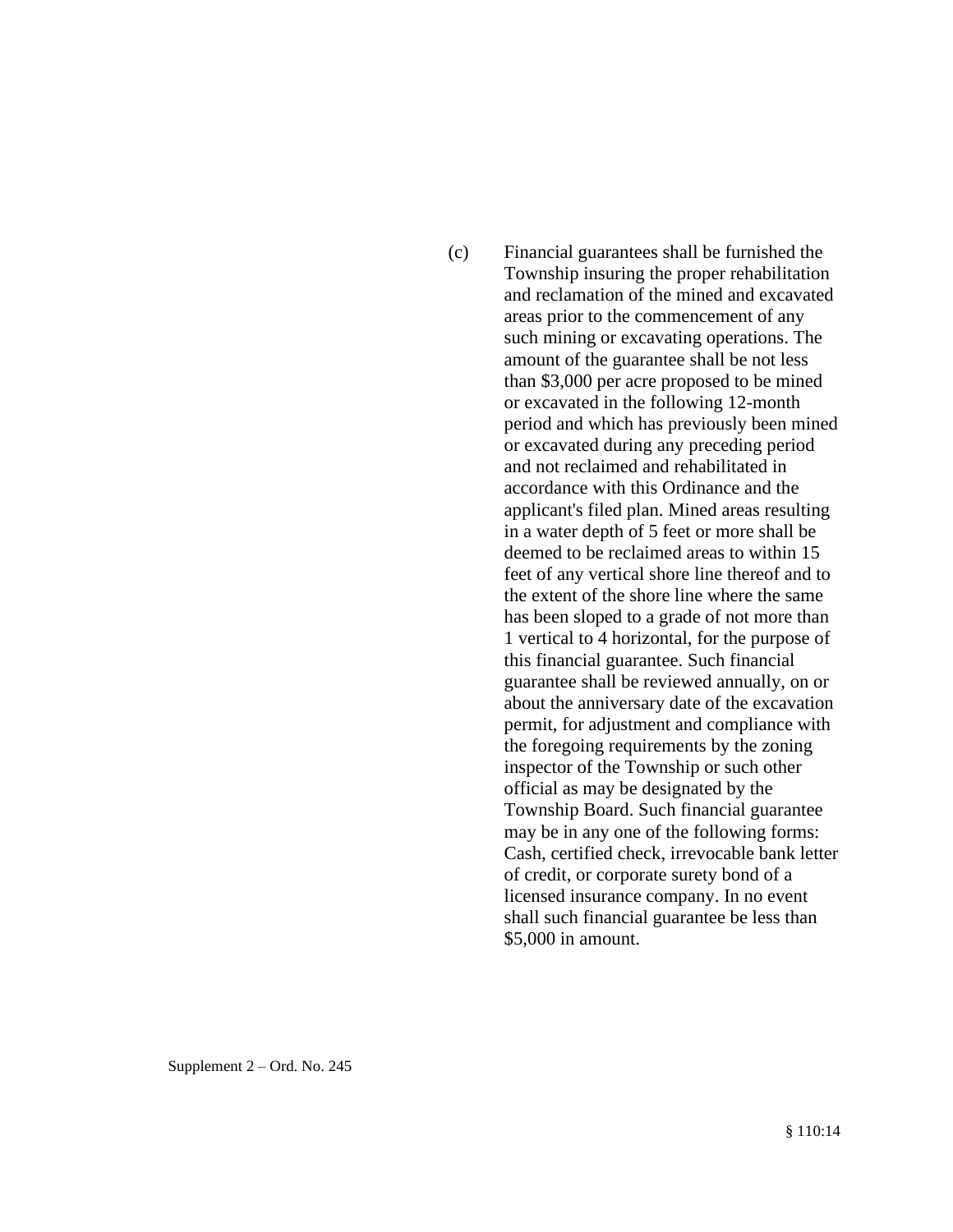- (5) Hearing:
	- (a) After receiving an application for the grant of a permit for an earth removal, quarrying, gravel processing, mining and related mineral extraction business accompanied by the required plans and specifications and permit fees, the Planning Commission shall hold a public hearing upon such application, preceded by not less than 15 days' notice of the time, place and purpose of such hearing to each owner of property adjoining the proposed site as shown on the last tax roll of the Township, as corrected by known transfers since the preparation of the same, by First Class Mail, and such other notice as may be deemed appropriate by said Board.
	- (b) Following such hearing, said Board shall grant or deny the application and set forth its reasons for its decision. Such decision shall be based upon the criterion set forth in the within Ordinance and shall be based, in addition, on a consideration of the following:
		- i. The most advantageous use of the land, resources and property.
		- ii. The character of the area in question and its peculiar suitability, if any, for particular uses.
		- iii. Conservation of property values, as well as natural resources, and the general and appropriate trend and character of development in the subject area.
		- iv. The protection and preservation of the general health, safety and welfare of the Township.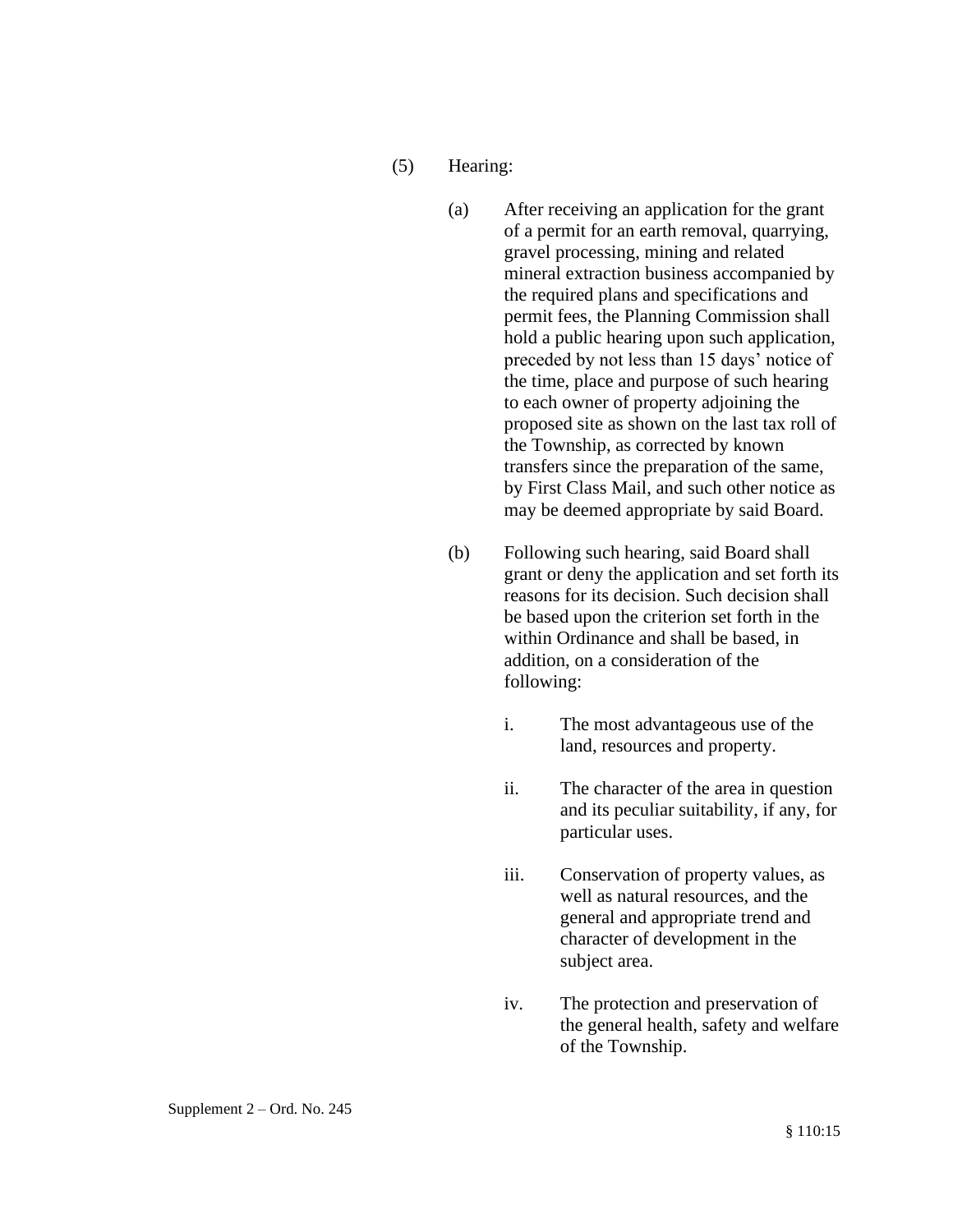- v. The quality (scarcity or value) and quantity of the minerals sought to be mined as compared with the effect upon the adjacent community of the proposed operations.
- vi. Whether a Special Exception Use Permit for mining, excavation and/or removal for the site had been issued to the applicant previously and, if so, the applicant's history of compliance with the conditions and limitations of same.
- vii. In making any decision, the Planning Commission shall have the right and authority to impose such additional conditions and safeguards as it deems necessary for the protection of the health, safety and general welfare of the neighborhood and of the adjoining residents and property owners. It may also limit the length of time its permit is to be effective and may provide for a periodic review of the proposed operations to ascertain compliance with the conditions and limitations imposed upon the same. It shall be empowered to renew or extend a permit where all standards and conditions are complied with and may revoke or refuse to renew the same where noncompliance exists. No revocation or failure to renew or extend a permit shall release the applicant from the duty of rehabilitation and reclamation of said mined or disturbed area.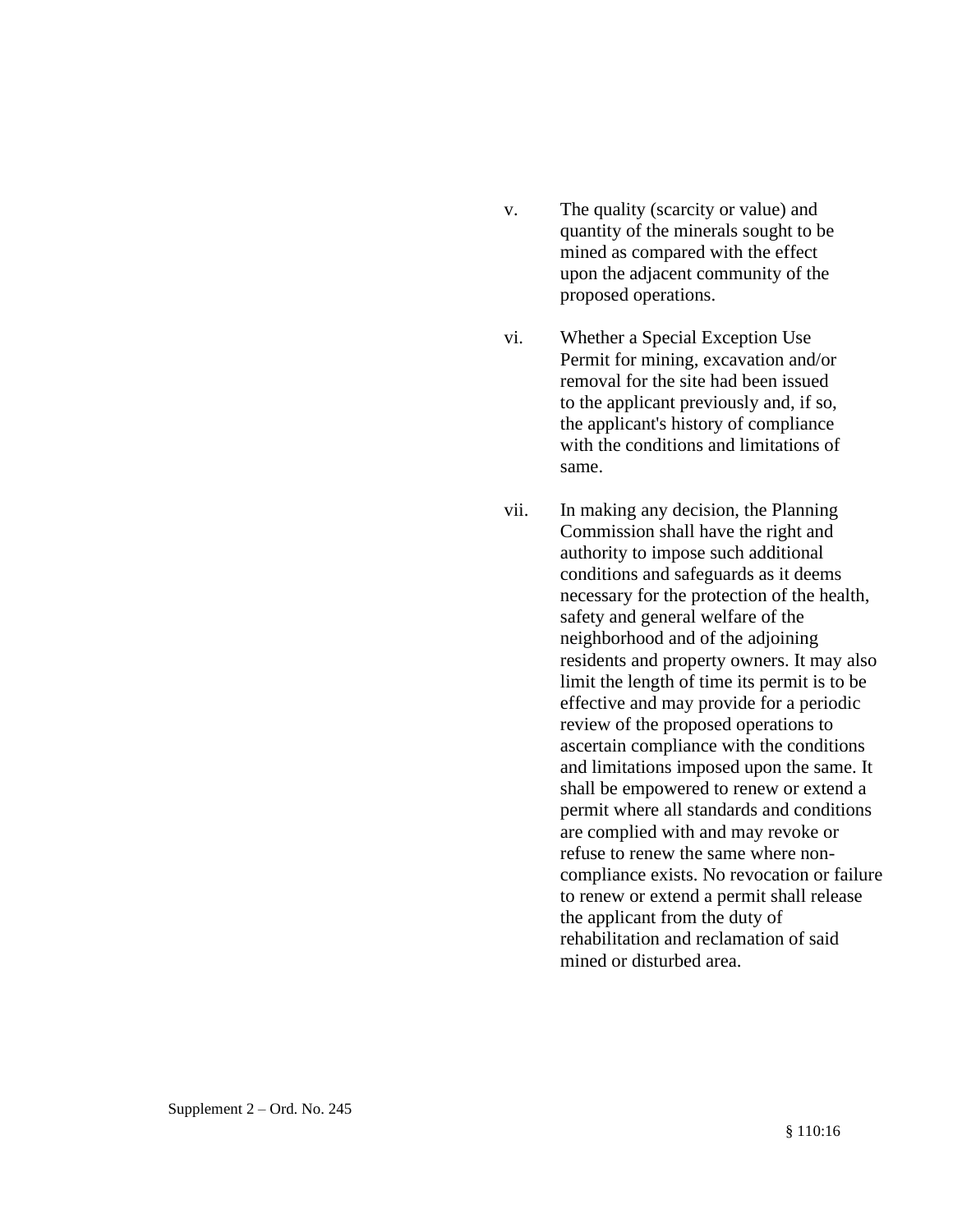(6) Liability Insurance:

All operators shall be required to carry personal injury and property damage insurance while any unreclaimed or unrehabilitated area exists in the amount of not less than \$300,000.00 for each person or property injured or damaged and not less than \$1,000,000.00 for injury or damage to more than one person or one person's property arising out of one occurrence. Such insurance shall cover injury or damage occurring upon the site of the operations as well as upon properties adjoining thereto, as a result of conditions or activities existing upon the site. Such policy shall be filed with the Township Clerk.

(7) Variances:

The Zoning Board of Appeals shall have the right and authority to grant variances from the foregoing conditions and limitations where peculiar circumstances or hardship may exist, the spirit and intent of the provisions to protect the neighborhood from devastation are still complied with and substantial justice would thereby be affected.

- 7. Dog kennels (4, 5e).
- 8. Public utility buildings, including gas and electric substations (1, 4, 5a, 9).
- 9. Private kennel club with buildings and facilities for meetings, obedience training classes, sale of miscellaneous equipment related to dogs and dog training, dog shows, and which facilities may be rented to others, subject to the following conditions and limitations:
	- a. Alcoholic beverages may not be sold or used on the premises.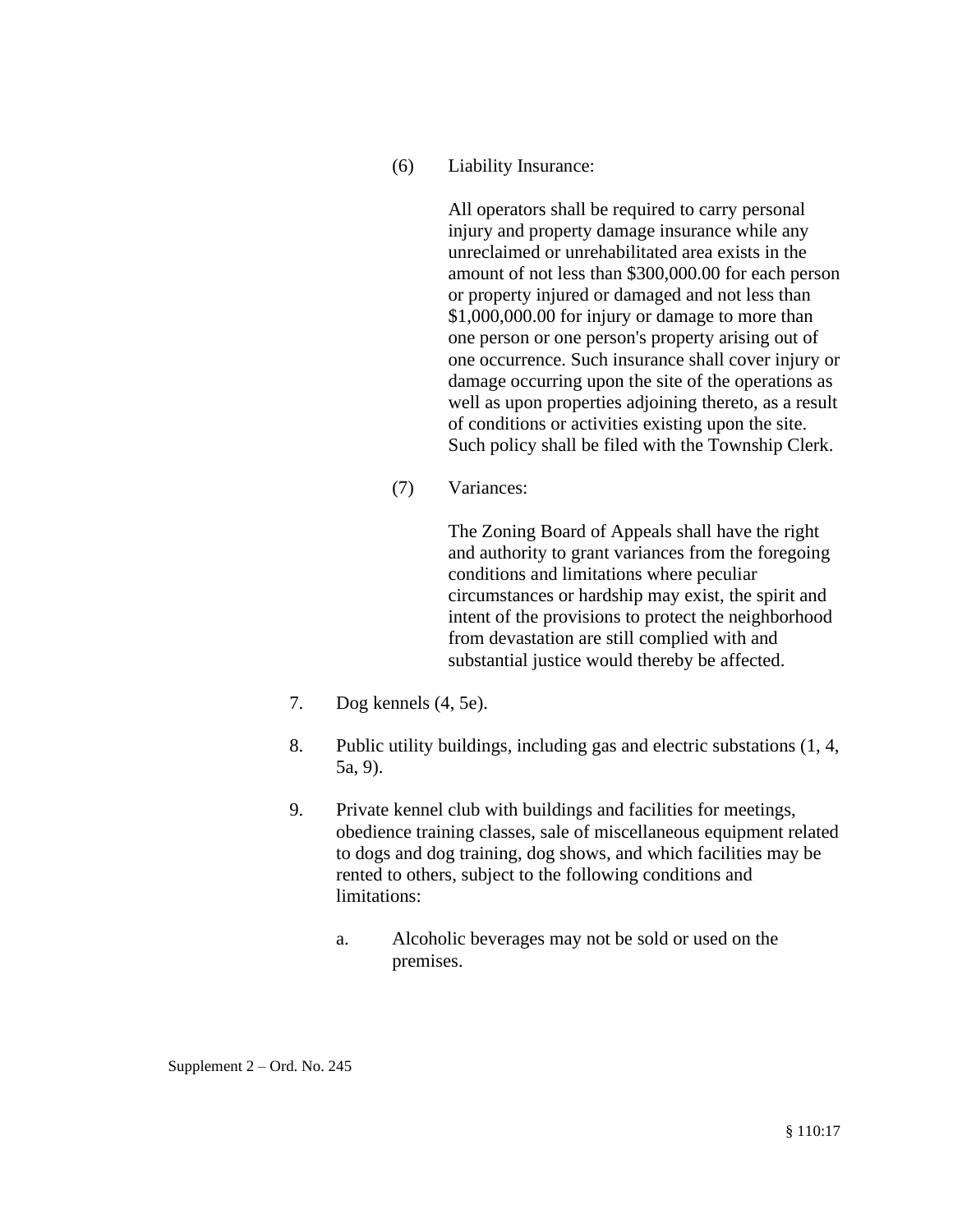- b. No activities may be conducted, other than those listed above, upon the premises which could constitute a nuisance to adjoining residences by reason of noise, smoke, odor, electrical disturbance, night lighting or the creation of a heavy volume of vehicular traffic to the premises. Noise, smoke, odor, electrical disturbances or night lighting shall not be discernible beyond the boundaries of the property upon which the kennel club is located.
- c. Adequate off-street parking must be provided to ensure sufficient parking space to meet the reasonably foreseeable demands upon the kennel club facilities.
- d. All buildings constructed as part of the kennel club facilities must be of a design which will be compatible with the buildings in the adjoining neighborhood.
- 10. An accessory building(s) may be constructed without the establishment of a principal building on a lot, parcel or building site subject to the following conditions and limitations: (See Sec. 120.120.C.11).
- 11. Duplexes under the following conditions:
	- a. The dwelling shall not be located closer than 1000 feet from another such dwelling or group care home. The distance between such dwelling or group care home and another such dwelling or group care home shall be measured along the center line of the street or streets upon which they are located between projected straight lines at right angles to said center line from the nearest parts of each building to the other building.
	- b. The exterior of the dwelling shall have the appearance of a single-family dwelling.
	- c. There shall be a minimum of 720 square feet per dwelling unit.
- 12. Open space preservation development as set forth in Section 120.149 of this Ordinance and further subject to Section 120.420.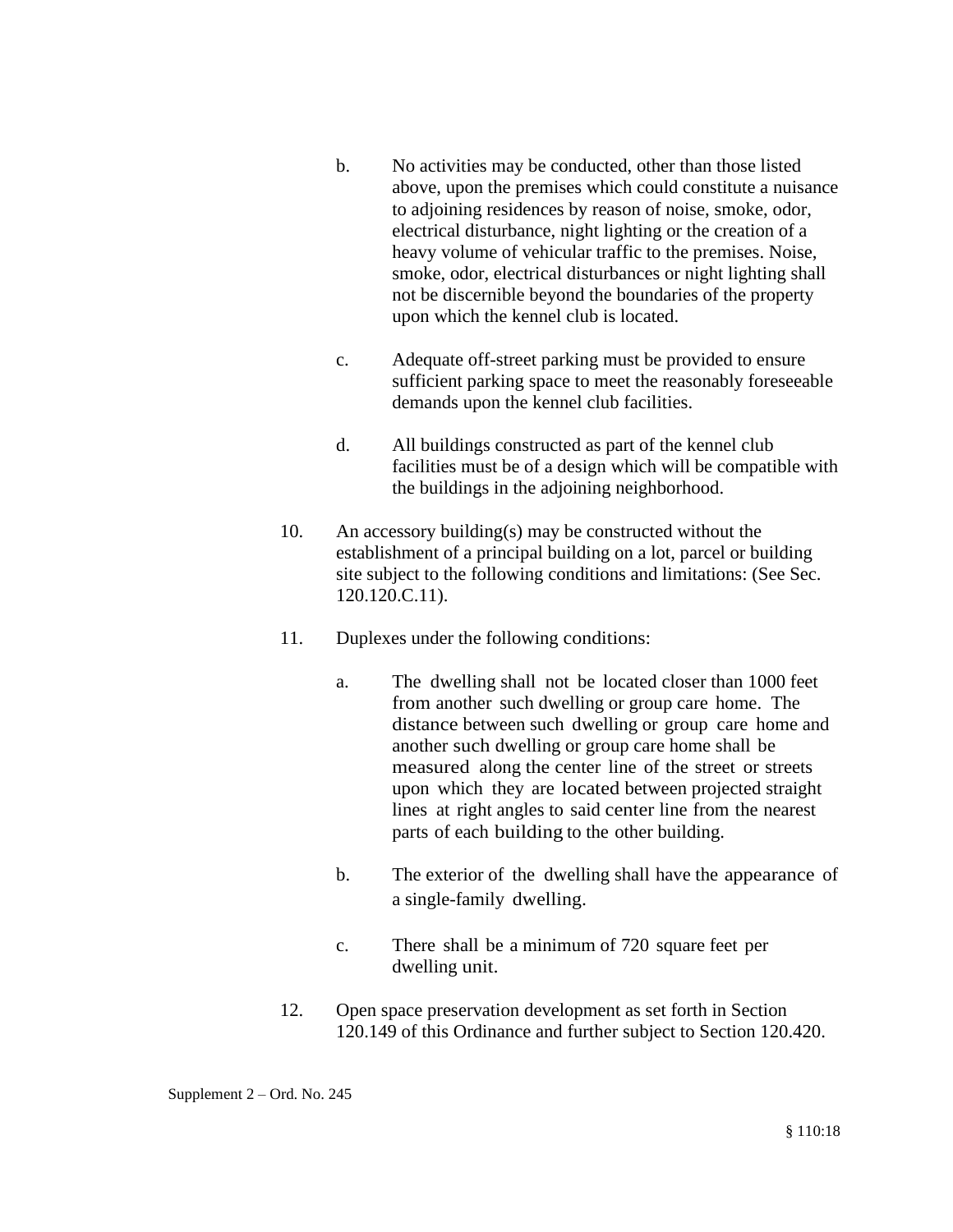- 13. Shooting ranges (club) (2,11,12)
- 14 Bed and breakfast inn with the following conditions and limitations:
	- a. The use shall be in a single-family residence which exists prior to the adoption date of this ordinance.
	- b. The dwelling shall be the principal residence of the innkeeper.
	- c. The dwelling has six or fewer sleeping rooms for guests to rent, excluding the sleeping rooms occupied by the innkeeper.
	- d. All sleeping rooms must be within the existing singlefamily home. Exterior alterations to the residence to create additional accommodations is prohibited.
	- e. The use shall be permitted on property with a minimum of five acres.
	- f. No separate cooking facilities shall be provided for guests of the bed and breakfast operation.
	- g. All food shall be served on the premises and shall be for the consumption of the innkeeper and guests only.
	- h. The structure to house the bed and breakfast and any associated parking shall be at least 100 feet from any adjacent residentially zoned or used property. The Planning Commission may waive this requirement if the existing single-family dwelling cannot meet this distance requirement if a natural barrier of evergreen trees, deciduous trees, and shrubs exists or can be developed to provide an opaque screen between property lines that adequately buffers the bed and breakfast inn.
	- i. The property shall be located on a County primary or secondary roadway. The parking lot shall be located so that motor vehicles are not required to back into the County roadway.

Supplement 10 – Ord. No. 262